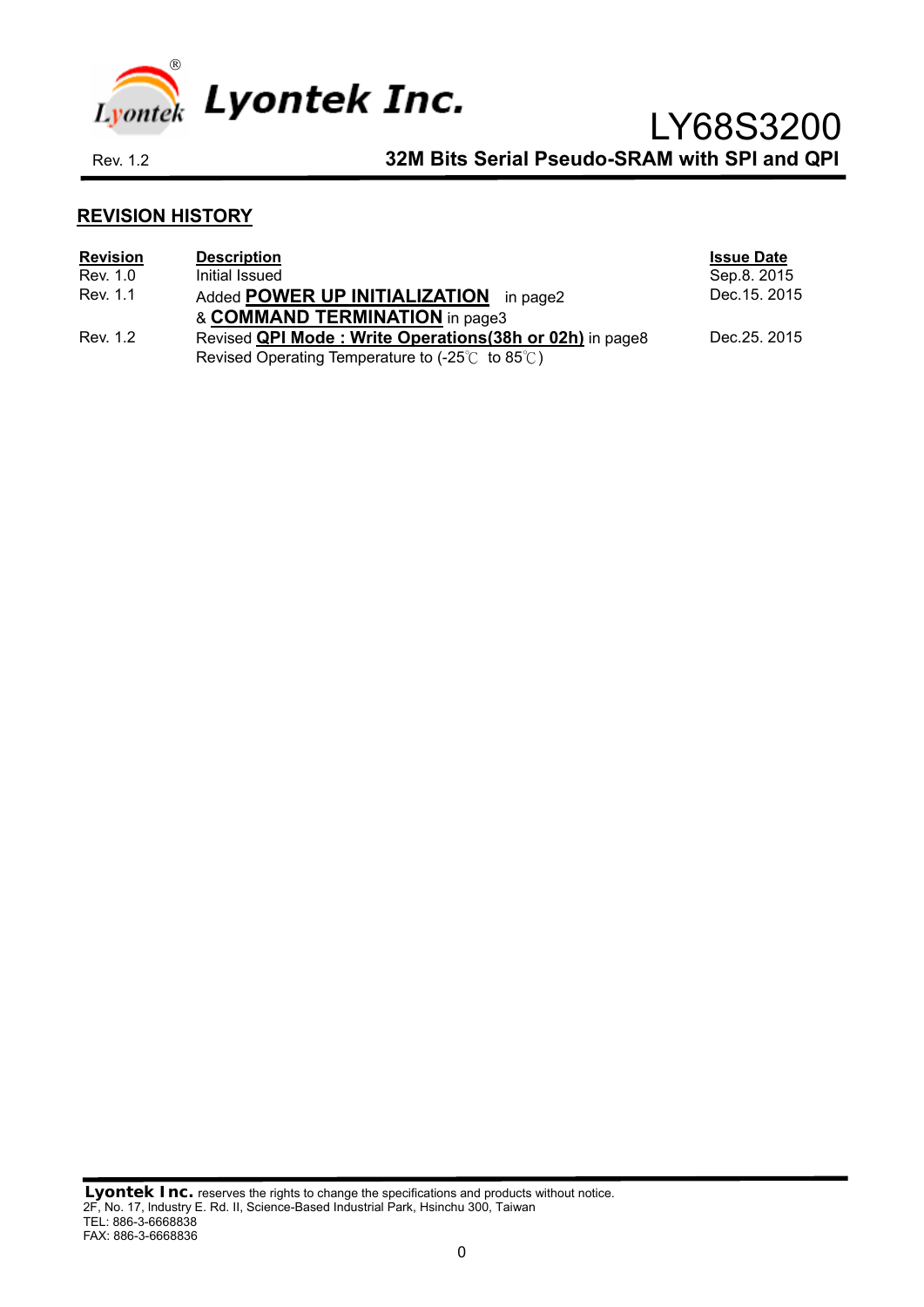

# **FEATURES**

■ SPI compatible bus interface - Clock rate:

33MHz(max) for normal read 100MHz(max) for fast read

- Mode: SPI/QPI
- Low power consumption: Operating current: 20mA(TYP.)
- Single 1.8V power supply
- Unlimited read/write cycle
- Fast write time as minimum cycle time
- 4M x 8-bit organization
	- -1K byte per page
- $\blacksquare$  High Reliability
- **Green package available**
- Package : 8-pin 150 mil SOP

### **GENERAL DESCRIPTION**

The LY68S3200 is a 32M-bit serial pseudo SRAM device organized as 4Mx8 bits. It is fabricated using very high performance, high reliability CMOS technology.

LY68S3200

The LY68S3200 is accessed via a simple Serial Peripheral Interface(SPI) compatible serial bus. Additionally, Quad Peripheral Interface(QPI) is supported if your application needs faster data rates. This device also supports unlimited reads and writes to the memory array.

The LY68S3200 operates from a single power supply of 1.8V and can offer high data bandwidth at 100MHz clock rate and Serial Quad interface.

The LY68S3200 offers 8-lead SOP package.

### **PIN DESCRIPTION**

| <b>SYMBOL</b> | <b>SPI MODE</b>           | <b>SQI MODE</b> |  |  |
|---------------|---------------------------|-----------------|--|--|
| SI/SIOI[0]    | Serial Input              | Serial I/O[0]   |  |  |
| SO/SIO[1]     | <b>Serial Output</b>      | Serial I/O[1]   |  |  |
| SIO[2]        |                           | Serial I/O[2]   |  |  |
| SIO[3]        |                           | Serial I/O[3]   |  |  |
| CE#           | Chip Select Input         |                 |  |  |
| <b>SCLK</b>   | <b>Clock Signal Input</b> |                 |  |  |
| Vcc           | Power Supply              |                 |  |  |
| $V_{SS}$      | Ground                    |                 |  |  |

### **Pin Configuration**



### **ABSOLUTE MAXIMUN RATINGS\***

| <b>PARAMETER</b>                           | <b>SYMBOL</b> | <b>RATING</b>     | UNIT |
|--------------------------------------------|---------------|-------------------|------|
| Voltage on V <sub>cc</sub> relative to Vss | Vт1           | $-0.5$ to 2.3     |      |
| Voltage on any other pin relative to Vss   | Vт2           | $-0.5$ to Vcc+0.5 |      |
| <b>Operating Temperature</b>               |               | $-25$ to 85       |      |
| Storage Temperature                        | Tsтg          | -65 to 150        |      |

\*Stresses greater than those listed under "Absolute Maximum Ratings" may cause permanent damage to the device. This is a stress rating only and functional operation of the device or any other conditions above those indicated in the operational sections of this specification is not implied. Exposure to the absolute maximum rating conditions for extended period may affect device reliability.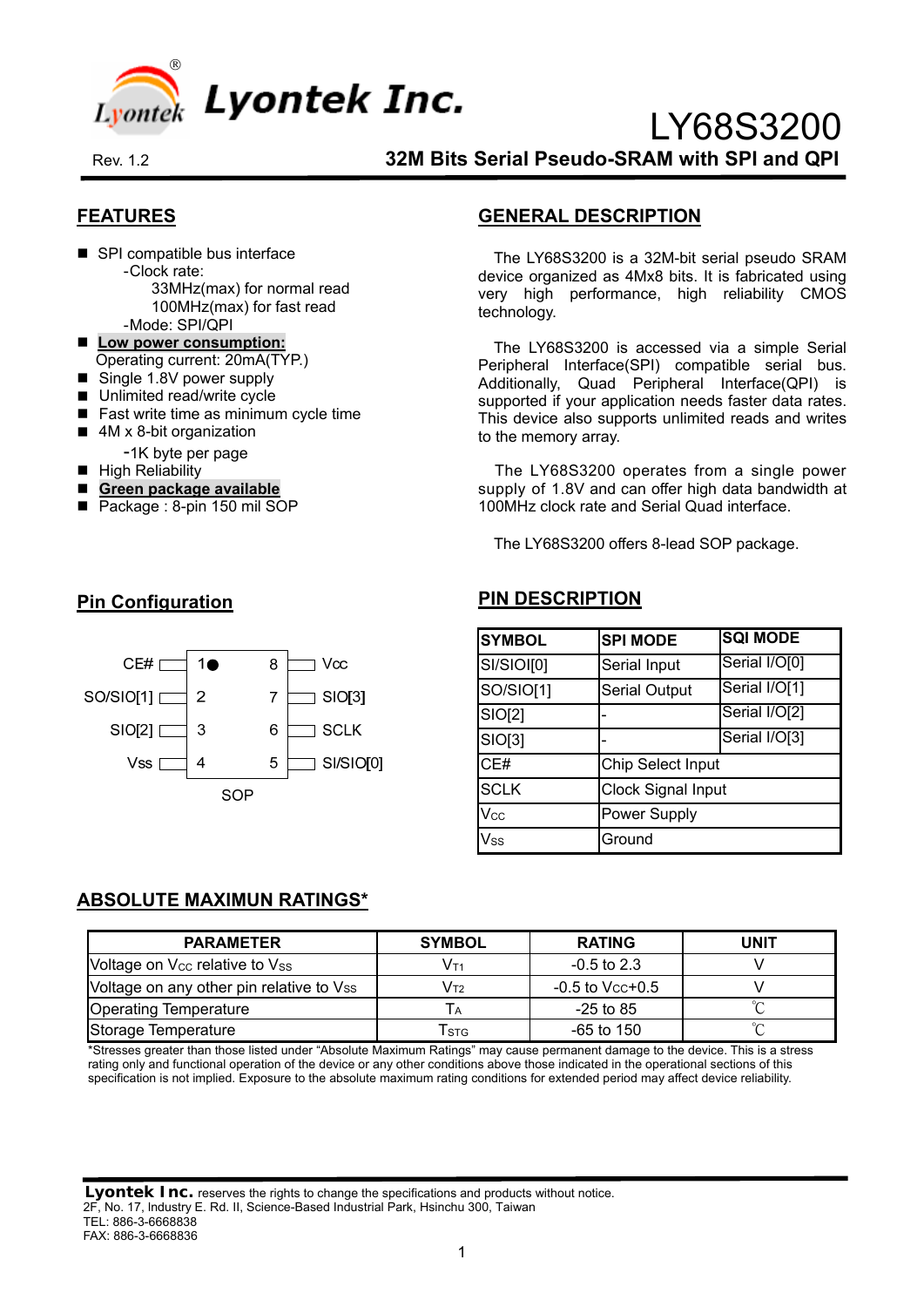

LY68S3200

### **POWER-UP INITIALIZATION**

The LY68S3200 includes an on-chip voltage sensor used to start the self-initialization process. When Vcc reaches a stable level at or above minimum  $V_{CC}$ , the device will require 150 $\mu$ s to complete its self-initialization process. From the beginning of power ramp to the end of the 150µs period, SCLK should remain LOW, CE# should remain HIGH(track V<sub>cc</sub> within 200mV) and SI/SO/SIO[3:0] should remain LOW.

After the 150µs period, the device requires at least one clock during CE# high to properly reset the device, and then the device is ready for normal opearion.



# **Command/Address Latching Truth Table**

|                               |      |     |                          | <b>SPI Mode</b>      |            |                     |                 |             | <b>QPI Mode</b>      |            |                     |
|-------------------------------|------|-----|--------------------------|----------------------|------------|---------------------|-----------------|-------------|----------------------|------------|---------------------|
| lCommand                      | Code | Cmd | Addr                     | <b>Wait</b><br>Cycle | <b>DIO</b> | <b>Max</b><br>Freq. | C <sub>md</sub> | <b>Addr</b> | <b>Wait</b><br>Cycle | <b>DIO</b> | <b>Max</b><br>Freq. |
| Read                          | 03h  | S   | S                        | 0                    | S          | 33                  |                 |             | N/A                  |            |                     |
| <b>Fast Read</b>              | 0Bh  | S   | S                        | 8                    | S          | 100                 |                 |             | N/A                  |            |                     |
| <b>Quad Read</b>              | EBh  | S   | Q                        | 6                    | Q          | 100                 | Q               | Q           | 6                    | Q          | 100                 |
| Write                         | 02h  | S   | S                        | 0                    | S          | 100                 | Q               | Q           | 0                    | Q          | 100                 |
| <b>Quad Write</b>             | 38h  | S   | Q                        | 0                    | Q          | 100                 | Q               | Q           | 0                    | Q          | 100                 |
| Enter QPI Mode                | 35h  | S   | $\overline{\phantom{0}}$ | $\blacksquare$       |            | 100                 |                 |             | N/A                  |            |                     |
| Exit QPI Mode<br>$Nots C - C$ | F5h  |     |                          | N/A                  |            |                     | 100<br>Q<br>۰   |             |                      |            |                     |

Note: S = Serial IO, Q = Quad IO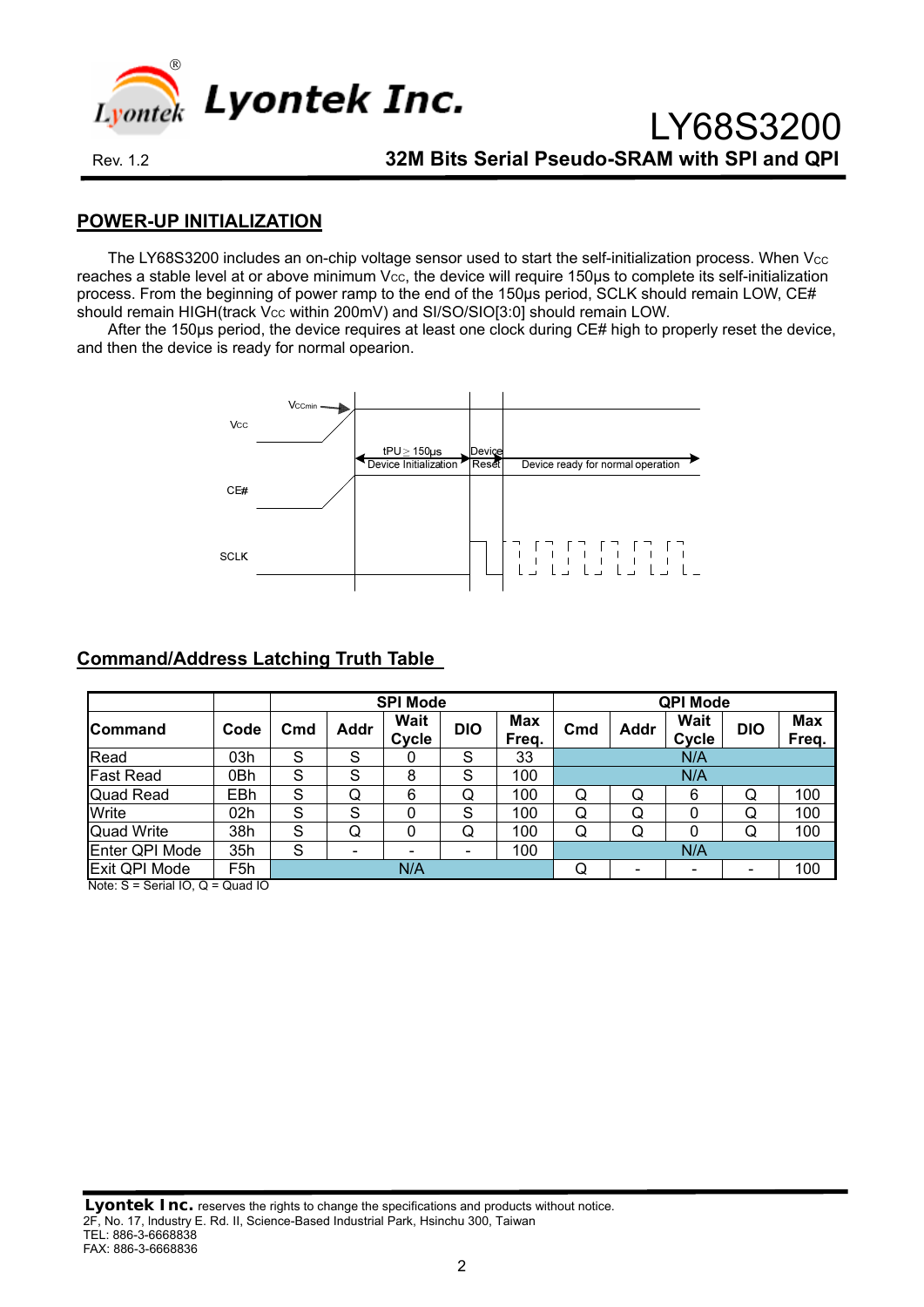

### **COMMAND TERMINATION**

All Reads & Writes must be completed by a clock pulse of CE# high immediately afterwards in order to terminate the active read/write wordline and set the device into standby. Not doing so will block internal refresh operations until the device sees the read/write wordline terminated.



| <b>PARAMETER</b>                                                     | <b>SYMBOL</b>    | <b>TEST CONDITION</b>                                              |           | MIN.       | TYP. | MAX.          | <b>UNIT</b> |
|----------------------------------------------------------------------|------------------|--------------------------------------------------------------------|-----------|------------|------|---------------|-------------|
| <b>Supply Voltage</b>                                                | Vcc.             |                                                                    |           | 1.65       | 1.8  | 1.95          | V           |
| Input High Voltage                                                   | Vıн              |                                                                    |           | $Vcc-0.4$  |      | $V_{CC}$ +0.2 | v           |
| Input Low Voltage                                                    | VĩL              |                                                                    |           | $-0.2$     |      | 0.4           | V           |
| Input Leakage Current                                                | Iц               | $V_{CC} \geq V_{IN} \geq V_{SS}$                                   |           | - 1        |      |               | μA          |
| Output Leakage<br>Current                                            | <b>ILO</b>       | $V_{CC} \geq V_{OUT} \geq V_{SS}$<br><b>Output Disabled</b>        |           | - 1        |      | 1             | μA          |
| Output High Voltage                                                  | <b>V</b> он      | $I_{OH} = -0.2mA$                                                  |           | $0.8*$ Vcc |      |               | v           |
| <b>Output Low Voltage</b>                                            | Vol              | $I_{OL}$ = +0.2mA                                                  |           |            |      | $0.2*Vec$     | V           |
| <b>Average Operating</b>                                             | $_{\text{LCA}}$  | CE# $\leq$ 0.2,<br>Others at 0.2V                                  | SPI@33MHz |            | 6    | 15            | mA          |
| Power Supply Current<br>or Vcc-0.2V<br>$I_{\text{IVO}} = 0$ mA;f=max |                  | QPI@100MHz                                                         |           | 20         | 30   | mA            |             |
| <b>Standby Power</b><br><b>Supply Current</b>                        | I <sub>SB1</sub> | CE# $\geq$ Vcc - 0.2V,<br>Others at 0.2V or V <sub>cc</sub> - 0.2V |           |            |      | 150           | μA          |

# **DC ELECTRICAL CHARACTERISTICS**

Notes:

1. Typical values are included for reference only and are not guaranteed or tested.

Typical valued are measured at  $V_{CC}$  =  $V_{CC}$ (TYP.) and TA = 25℃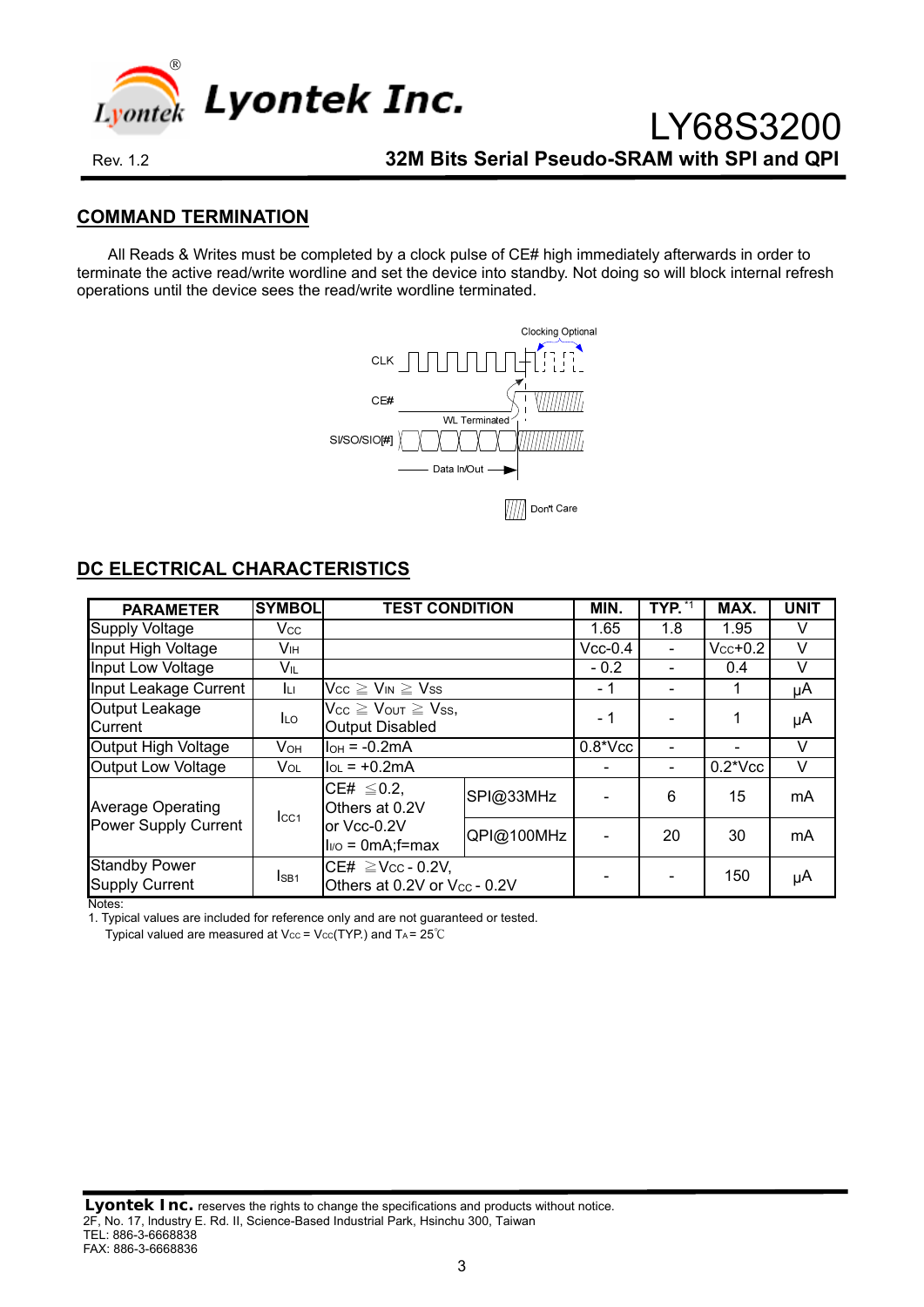

# **CAPACITANCE (TA = 25**℃**, f = 1.0MHz)**

| <b>PARAMETER</b>         | <b>SYMBOL</b> | MIN. | <b>MAX</b> | <b>JNIT</b> |
|--------------------------|---------------|------|------------|-------------|
| llnput.<br>Capacitance   | اآب           |      |            | bŀ          |
| Input/Output Capacitance | 0/اب          |      |            | bŀ          |

Note : These parameters are guaranteed by device characterization, but not production tested.

### **AC TEST CONDITIONS**

| <b>Input Pulse Levels</b>                | $10.2V$ to Vcc-0.2V                                    |
|------------------------------------------|--------------------------------------------------------|
| Input Rise and Fall Times                | 1.5ns                                                  |
| Input and Output Timing Reference Levels | $V_{\rm CC}/2$                                         |
| Output Load                              | $ C_L = 30pF + 1TTL$ , $I_{OH}/I_{OL} = -0.2mA/+0.2mA$ |

# **AC ELECTRICAL CHARACTERISTICS**

| <b>PARAMETER</b>                  | SYM.            |                | LY68S3200 | <b>UNIT</b> |
|-----------------------------------|-----------------|----------------|-----------|-------------|
|                                   |                 | MIN.           | MAX.      |             |
| <b>Clock Cycle Time</b>           | tCLK@33MHz      | 30             |           | ns          |
|                                   | tclk@100MHz     | 10             |           | ns          |
| Clock low width                   | tcL             | 0.45           | 0.55      | tc∟k        |
| Clock high width                  | tсн             | 0.45           | 0.55      | $t_{CLK}$   |
| Clock rise time                   | t <sub>R</sub>  |                | 1.5       | ns          |
| Clock fall time                   | tF              |                | 1.5       | ns          |
| CE# setup time to CLK rising edge | tcse            | 2.5            |           | ns          |
| Setup time to active CLK edge     | ts              | 2.5            |           | ns          |
| Hold time from active CLK edge    | tн              | $\overline{2}$ |           | ns          |
| Chip disable to DQ output high-Z  | t <sub>HZ</sub> |                |           | ns          |
| CLK falling to output valid       | taclk           |                |           | ns          |
| Output Hold from Clock falling    | tон             | 1.5            |           | ns          |
| CE# low pulse width               | tcem            |                | 5         | <b>us</b>   |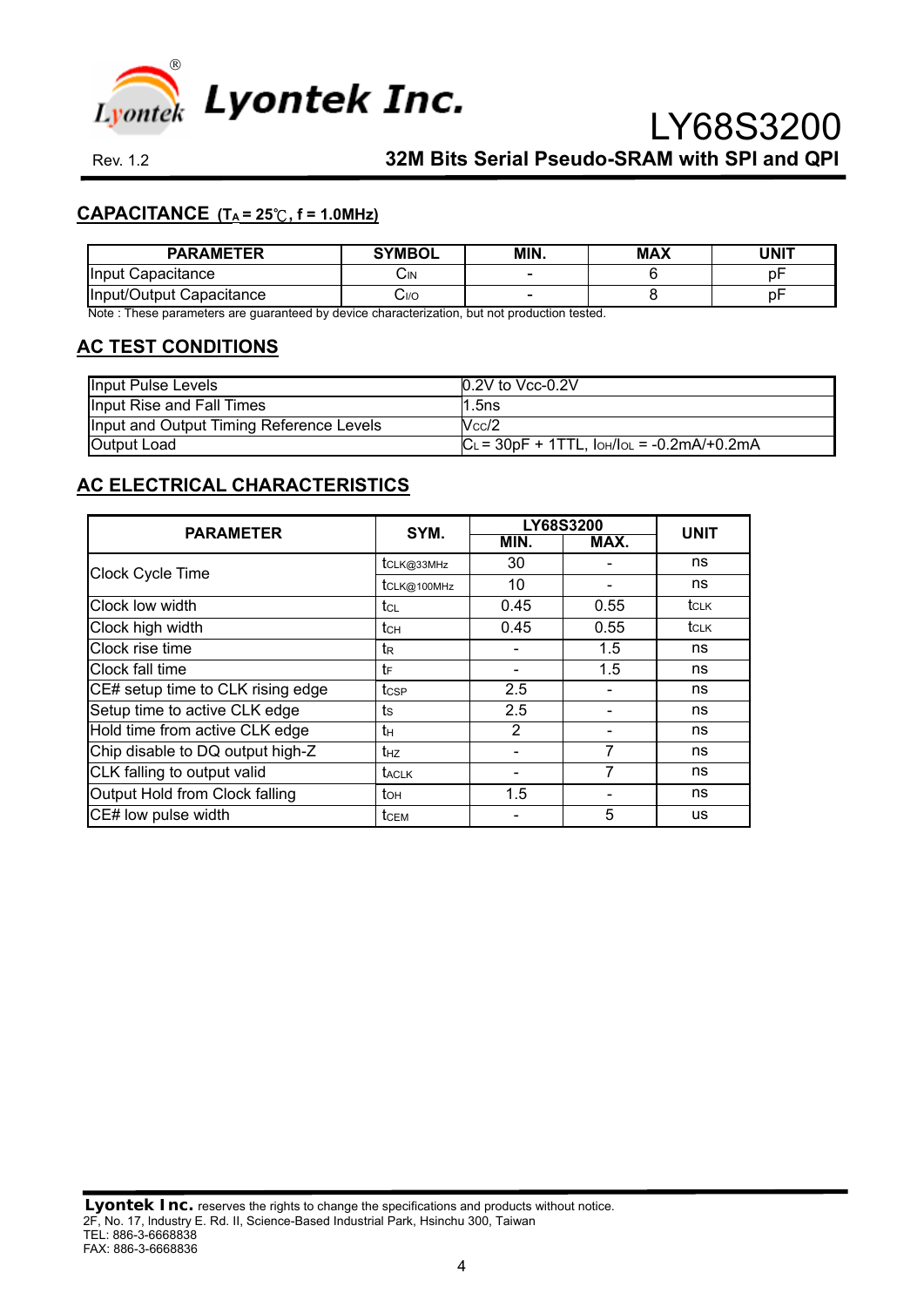

### **SPI MODE OPERATIONS**

The device powers up into SPI mode by default, but can also be switched into QPI mode.

#### **1. SPI Mode : Read Operations**

For all reads, data will be available tACLK after the falling edge of CLK.

SPI Reads can be done in three ways:

- 1.1. 03h : Serial CMD, Serial IO, slow frequency
- 1.2. 0Bh : Serial CMD, Serial IO, fast frequency
- 1.3 EBh : Serial CMD, Quad IO, fast frequency

### **1.1 SPI Read(03h)**



### **1.2 SPI Fast Read(0Bh)**

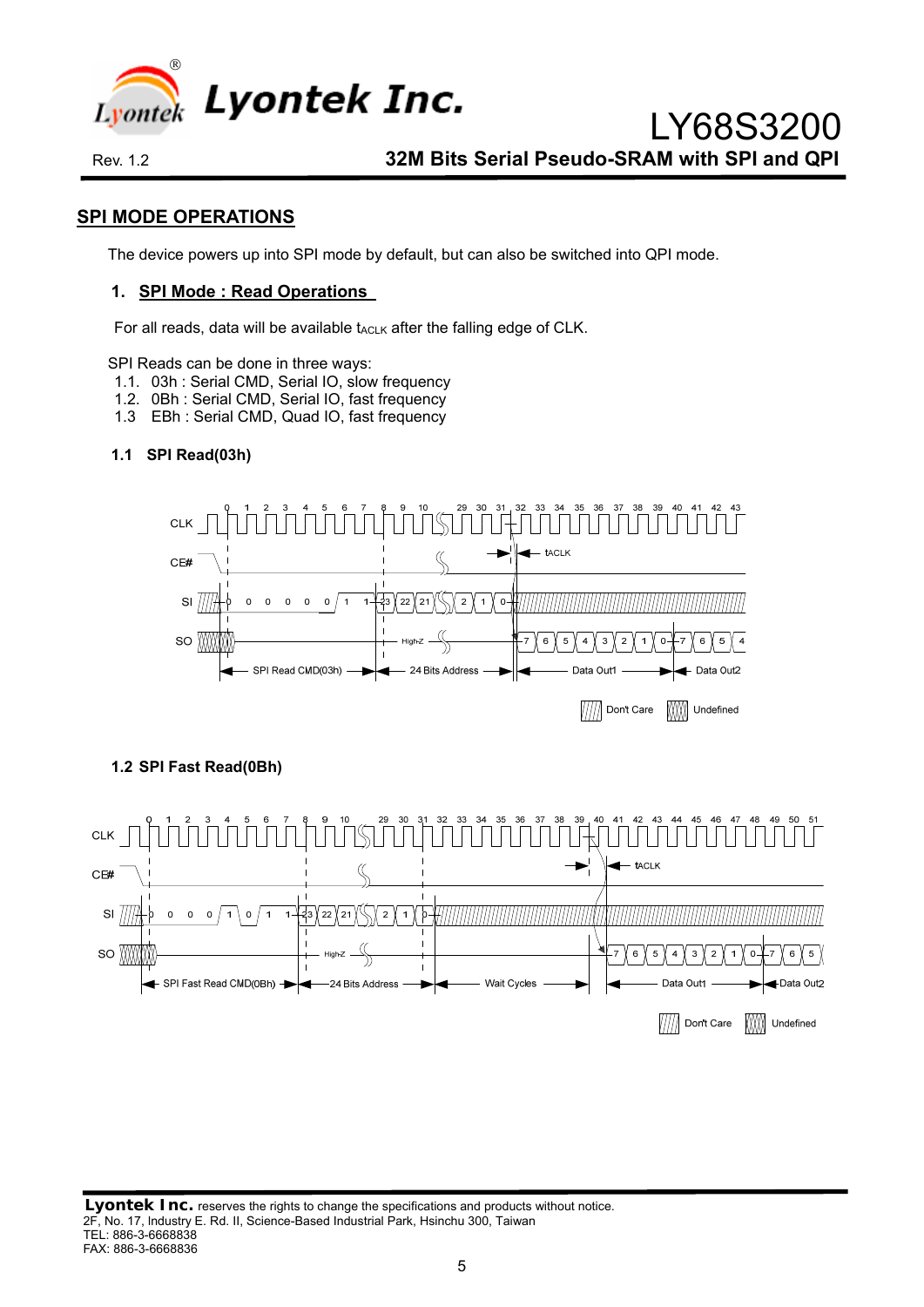

#### **1.3 SPI Quad Read(EBh)**



#### **2. SPI Mode : Write Operations**

SPI Writes can be done in two ways:

- 2.1 02h : Serial CMD, Serial IO, slow frequency
- 2.1 38h : Serial CMD, Quad IO, fast frequency

#### **2.1 SPI Write(02h)**

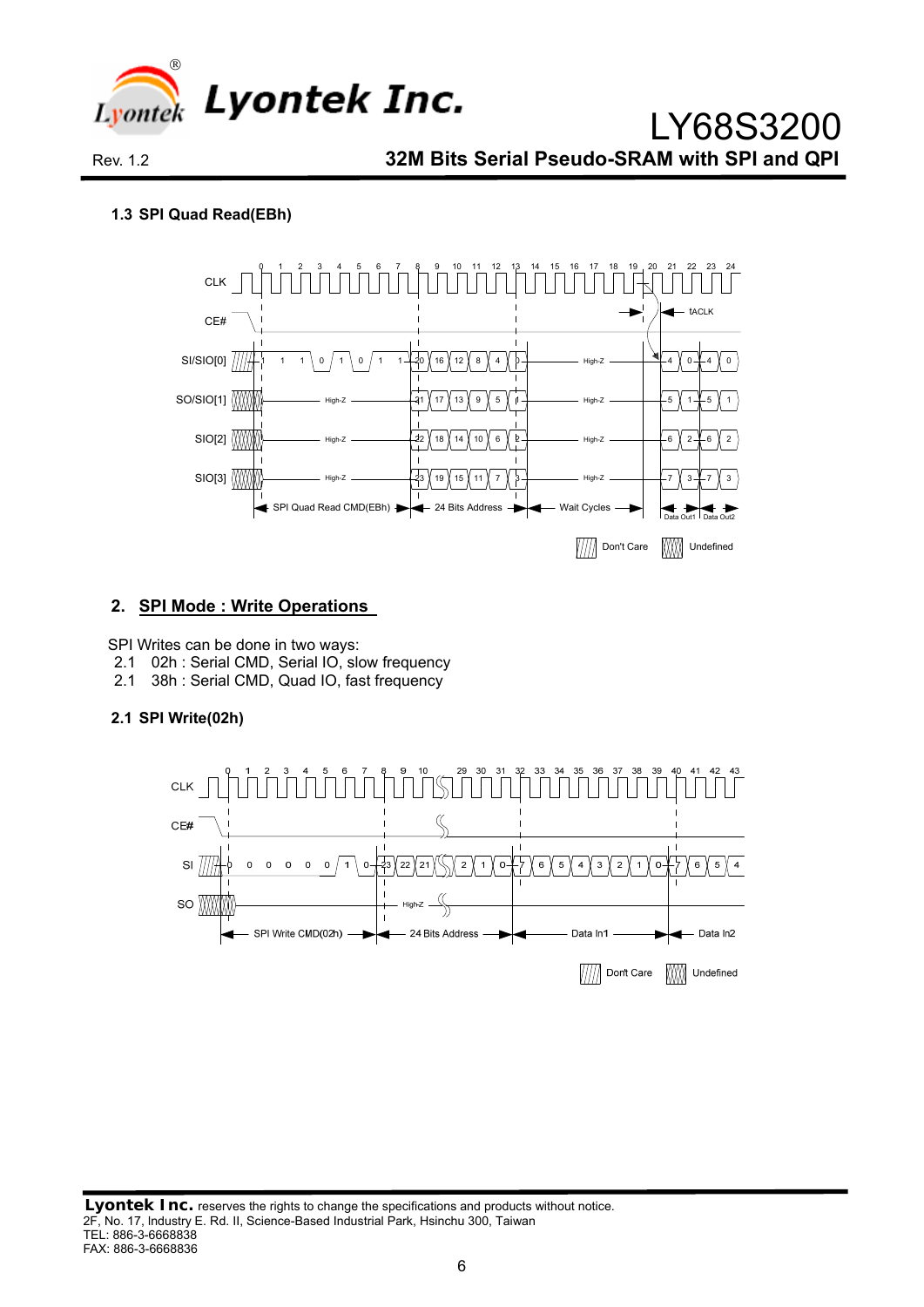

#### **2.2 SPI Quad Write(38h)**



### **QPI MODE OPERATIONS**

### **3. QPI Mode : Read Operations (EBh)**



# **4. QPI Mode : Write Operations(38h or 02h)**



#### **Lyontek Inc.** reserves the rights to change the specifications and products without notice. 2F, No. 17, lndustry E. Rd. II, Science-Based Industrial Park, Hsinchu 300, Taiwan TEL: 886-3-6668838 FAX: 886-3-6668836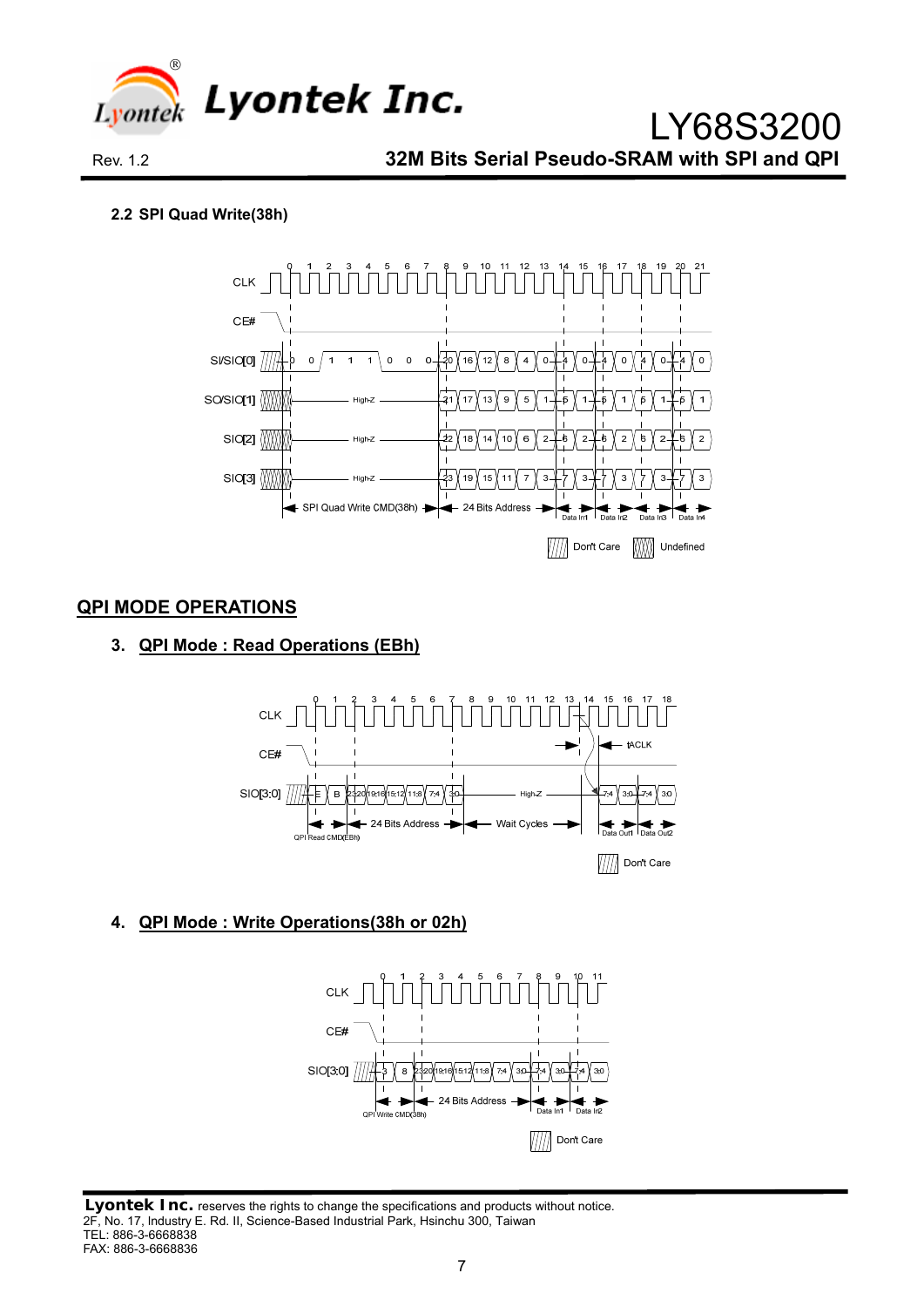

### **5. QPI Mode : Enable Operation(35h)**



### **6. QPI Mode : Quit Operation(F5h)**

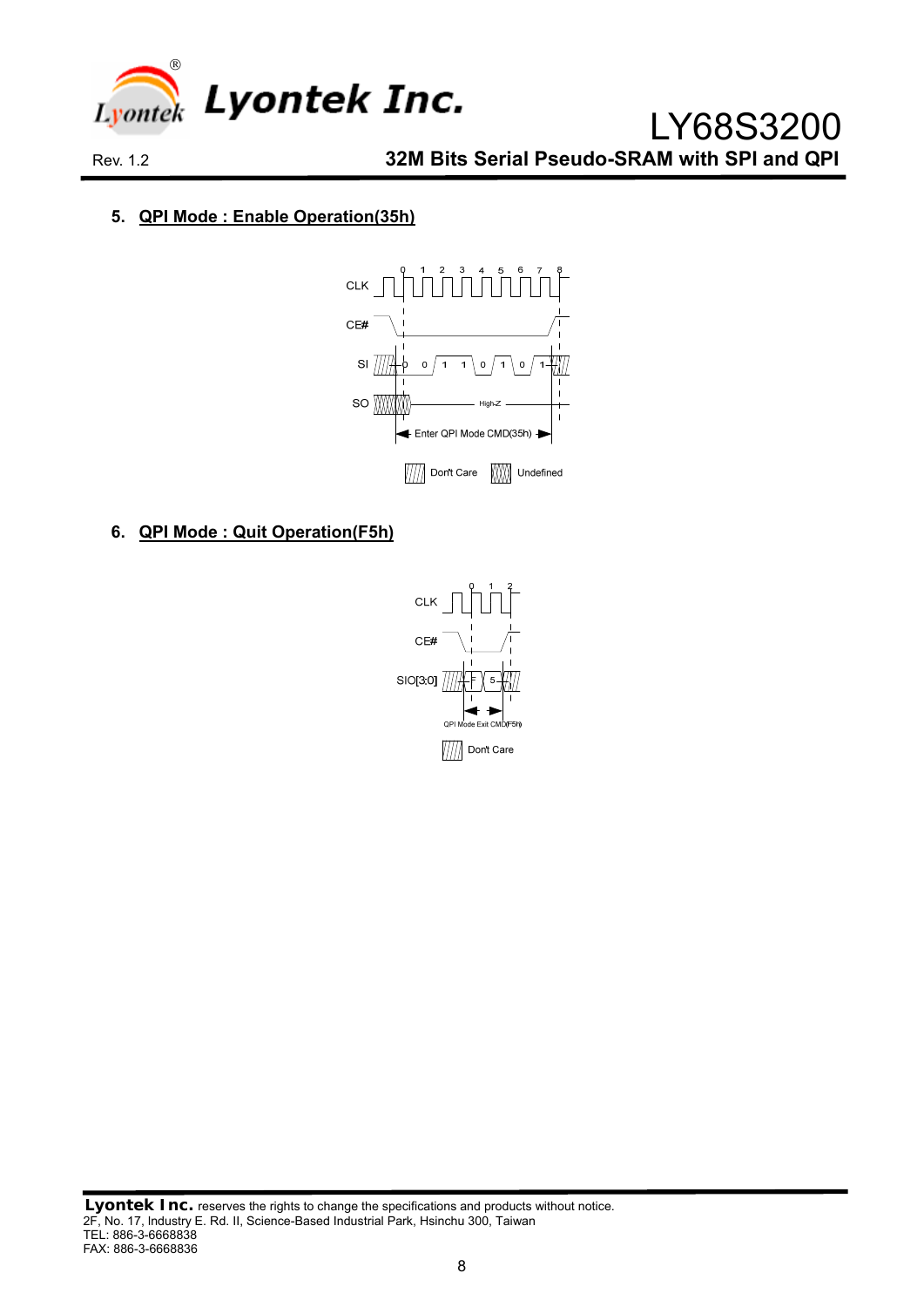

### **PACKAGE OUTLINE DIMENSION**

#### **8-pin 150mil SOP Package Outline Dimension**



VARIATIONS (ALL DIMENSIONS SHOWN IN MM)

| <b>SYMBOLS</b>                | STANDARD |          |  |
|-------------------------------|----------|----------|--|
|                               | MIN.     | MAX.     |  |
| A                             |          | 1.75     |  |
| A1                            | 0.10     | 0.25     |  |
| A2                            | 1.25     |          |  |
| b                             | 0.31     | 0.51     |  |
| c                             | 0.10     | 0.25     |  |
| D                             | 4.90 BSC |          |  |
| E                             |          | 6.00 BSC |  |
| E1                            |          | 3.90 BSC |  |
| e                             |          | 1.27 BSC |  |
| L                             | 0.40     | 1.27     |  |
| h                             | 0.25     | 0.50     |  |
| $\boldsymbol{\theta}^{\circ}$ | 0        | 8        |  |



NOTES:

1.JEDEC OUTLINE : MS-012 AA REV.F (STANDARD)<br>MS-012 BA REV.F (THERMAL)

MS-UTZ BA REV.F (THERMAL)<br>2.DIMENSIONS "D" DOES NOT INCLUDE MOLD FLASH,<br>PROTRUSIONS OR GATE BURRS.MOLD FLASH, PROTRUSIONS<br>AND GATE BURRS SHALL NOT EXCEED 0.15mm. PER SIDE.

.....<br>J.DIMENSIONS "E1" DOES NOT INCLUDE INTER-LEAD FLASH,<br>OR PROTRUSIONS. INTER-LEAD FLASH AND PROTRUSIONS<br>SHALL NOT EXCEED 0.25mm PER SIDE.

**Lyontek Inc.** reserves the rights to change the specifications and products without notice. 2F, No. 17, lndustry E. Rd. II, Science-Based Industrial Park, Hsinchu 300, Taiwan TEL: 886-3-6668838 FAX: 886-3-6668836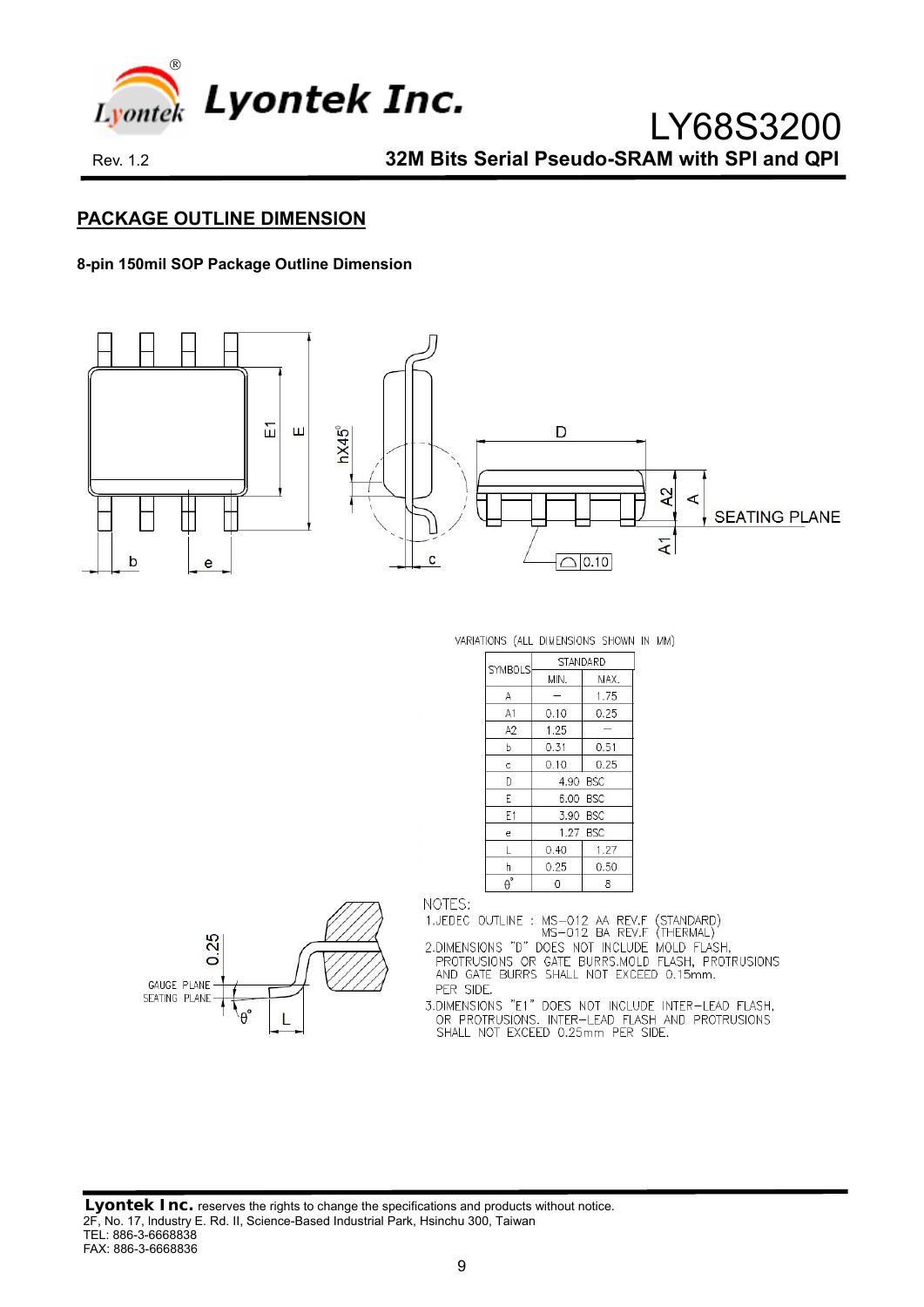

# **ORDERING INFORMATION**

| Package Type      | <b>Maximum</b><br><b>Clock Rate(MHz)</b> | <b>Temperature</b><br>Range( $^{\circ}$ C) | Packing<br><b>Type</b> | Lyontek Item No.    |
|-------------------|------------------------------------------|--------------------------------------------|------------------------|---------------------|
| <b>8-Pin</b>      | 100                                      |                                            | Tube                   | <b>LY68S3200SL</b>  |
| <b>150mil SOP</b> |                                          | -25 $^\circ$ C ~85 $^\circ$ C              | <b>Tape Reel</b>       | <b>LY68S3200SLT</b> |